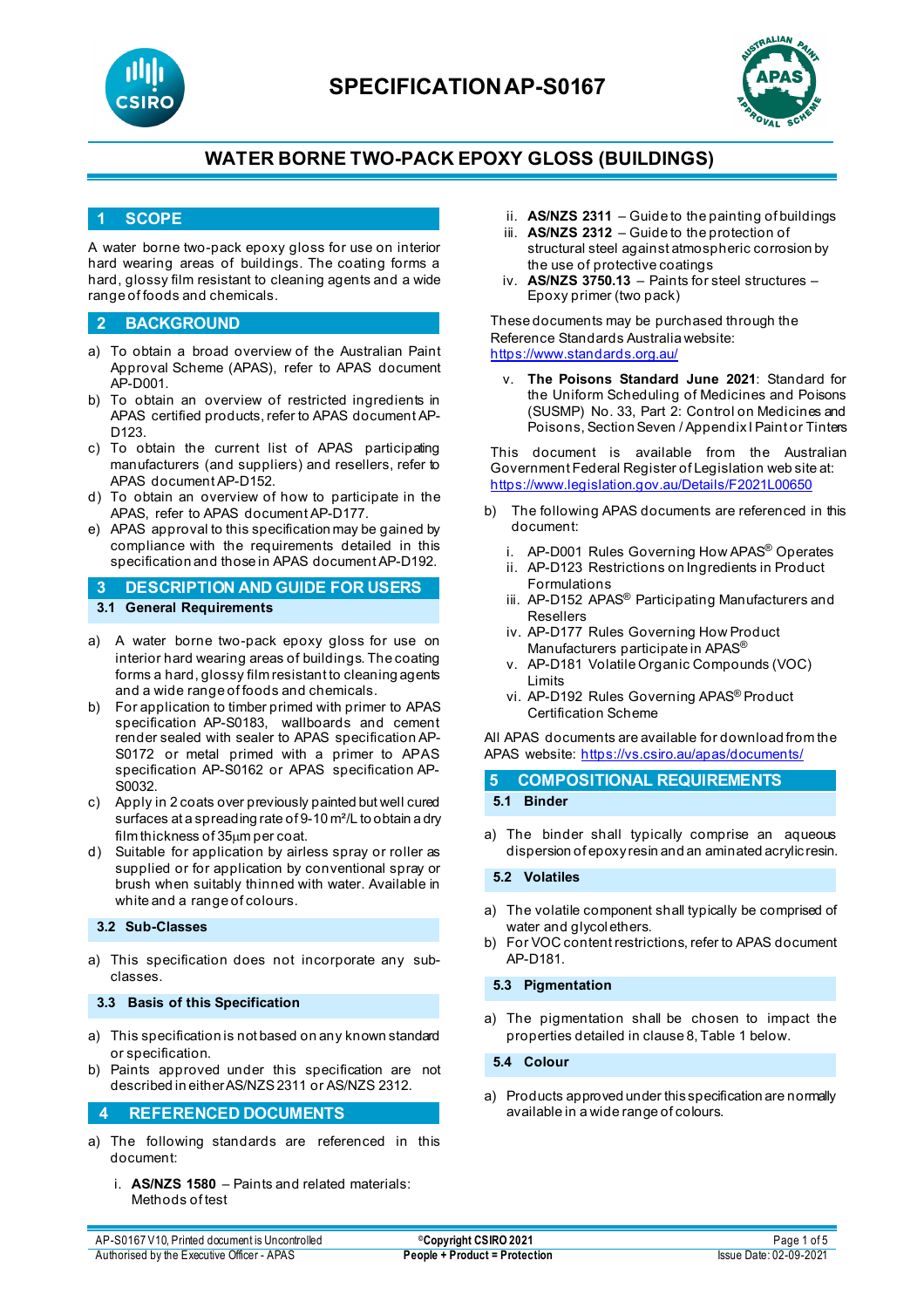



## **6 PRODUCT APPROVAL REQUIREMENTS**

## **6.1 General Requirements**

a) The product and its application for approval shall comply with the relevant requirements of APAS document AP-D192 during the life of the approval.

#### **6.2 Technical Requirements**

- a) The product shall comply with **all** the requirements of clause 8, Table 1 below.
- b) Subject to compliance with all the requirements of this specification, the level of Approval appropriate to the application shall be given to the system.

#### **6.3 Health and Safety Requirements**

- a) The manufacturer's Safety Data Sheet (SDS) must be studied closely prior to using the product and complied with during use of the product.
- b) Products intended for sale in Australia shall comply with all the requirements of the SUSMP. Products intended for sale in other countries shall comply with all local WHS and environmental requirements.
- c) The product shall comply with all requirements of clause 6.3 and 6.4 of APAS document AP-D192.

## **7 APPENDIX A**

## **Procedure for Chemical Resistance**

- 7.1 Prepare a tinplate panel, 150mm x 75mm, by abrading in accordance with AS/NZS 1580.105.2 (Sanding).
- 7.2 Apply one coat of epoxy primer complying with AS/NZS 3750.13 to a dry film thickness of 50µm and finish with two coats of test paint, each at a dry film thickness of 35µm, and allow to cure for 7 days at 23  $± 3°C.$
- 7.3 Apply each of the following chemicals separately, five drops in a single spot, cover with a watch glass, seal the edges and expose for 24 hours at  $23 \pm 3^{\circ}$ C:
	- i. 5% Acetic Acid
	- ii. 10% Hydrochloric Acid
	- iii. 10% Sulphuric Acid
	- iv. 20% Sodium Hydroxide
	- v. Distilled Water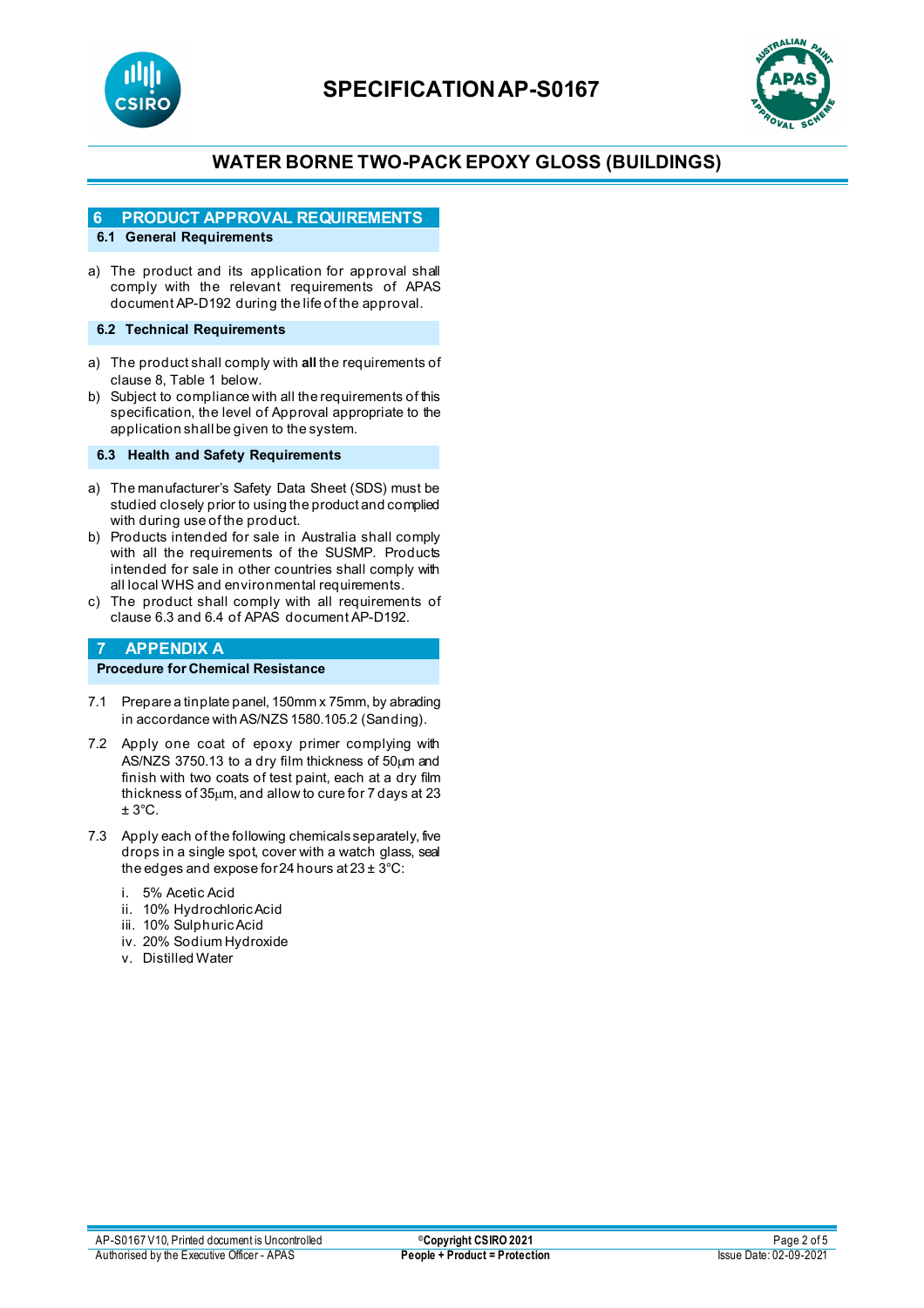



## **8 TABLE 1: PERFORMANCE PROPERTIES**

| <b>TEST</b>                                                                                                        | <b>AS/NZS</b><br>1580<br><b>METHOD</b>                                                | <b>REQUIREMENTS</b>                                                                                                                                                                              |  |  |  |
|--------------------------------------------------------------------------------------------------------------------|---------------------------------------------------------------------------------------|--------------------------------------------------------------------------------------------------------------------------------------------------------------------------------------------------|--|--|--|
|                                                                                                                    | Individual Component Testing - To be carried out on both Part A and Part B components |                                                                                                                                                                                                  |  |  |  |
| Preliminary Examination                                                                                            | 103.1                                                                                 | To be readily reincorporated. Shall be free of coarse particles, gel and<br>foreign matter.                                                                                                      |  |  |  |
| <b>Fineness of Grind</b>                                                                                           | 204.1                                                                                 | Maximum 25µm.                                                                                                                                                                                    |  |  |  |
| Condition on Accelerated Storage                                                                                   | 211.2                                                                                 | After storage for 14 days at 50 $\pm$ 3°C and cooling to ambient<br>temperature, both components shall be readily reincorporated.                                                                |  |  |  |
| Ease of Manual Reincorporation                                                                                     |                                                                                       | After storage for 12 months in full unopened containers, both<br>components shall be readily reincorporated and shall have<br>satisfactory application properties upon mixing of the components. |  |  |  |
| Corrosion of Container                                                                                             |                                                                                       | After storage for 12 months in full unopened containers, there shall be<br>no corrosion of the container.                                                                                        |  |  |  |
| VOC Content                                                                                                        | APAS<br>AP-D181                                                                       | Refer to APAS document AP-D181 for method and limits.<br>If the APAS specification is not listed on AP-D181, a declaration of<br>VOC content is still required.                                  |  |  |  |
| Mixed Product Testing - Unless otherwise stated, the spreading rate of the paint shall be 8 - 11 m <sup>2</sup> /L |                                                                                       |                                                                                                                                                                                                  |  |  |  |
| Consistency                                                                                                        | 214.x                                                                                 | To be within ±5% of the stated value.                                                                                                                                                            |  |  |  |
| <b>Application Properties</b><br>- Brushing<br>- Conventional Spray<br>- Roller Coating<br>- Airless Spray         | 205.1<br>205.2<br>205.3<br>205.4                                                      | After thinning with no more than 5% water, to be readily applied and<br>shall produce a uniform film free of defects.                                                                            |  |  |  |
| <b>Recoating Properties</b>                                                                                        | 404.1                                                                                 | Using methods 205.1, 205.2, 205.3 or 205.4, apply the paint in<br>successive coats allowing 16 hours between coats.                                                                              |  |  |  |
|                                                                                                                    |                                                                                       | There shall be no working up of the previous coat or development of<br>other film defects during application or drying.                                                                          |  |  |  |
| Non-volatile Content by Volume<br>(Volume Solids)                                                                  | 301.2                                                                                 | Minimum 30%.                                                                                                                                                                                     |  |  |  |
| Equipment Clean-up                                                                                                 |                                                                                       | At the completion of the application tests, the equipment shall be<br>readily cleaned with water. Application equipment may require a final<br>solvent rinse.                                    |  |  |  |
| Hard Dry Condition (Mechanical<br>Thumb Test)                                                                      | 401.6                                                                                 | After 16 hours, the film shall not mark.                                                                                                                                                         |  |  |  |
| Dry Hiding Power-Contrast Ratio                                                                                    | 213.2                                                                                 | Notless than 94% @ 9.5m <sup>2</sup> /L                                                                                                                                                          |  |  |  |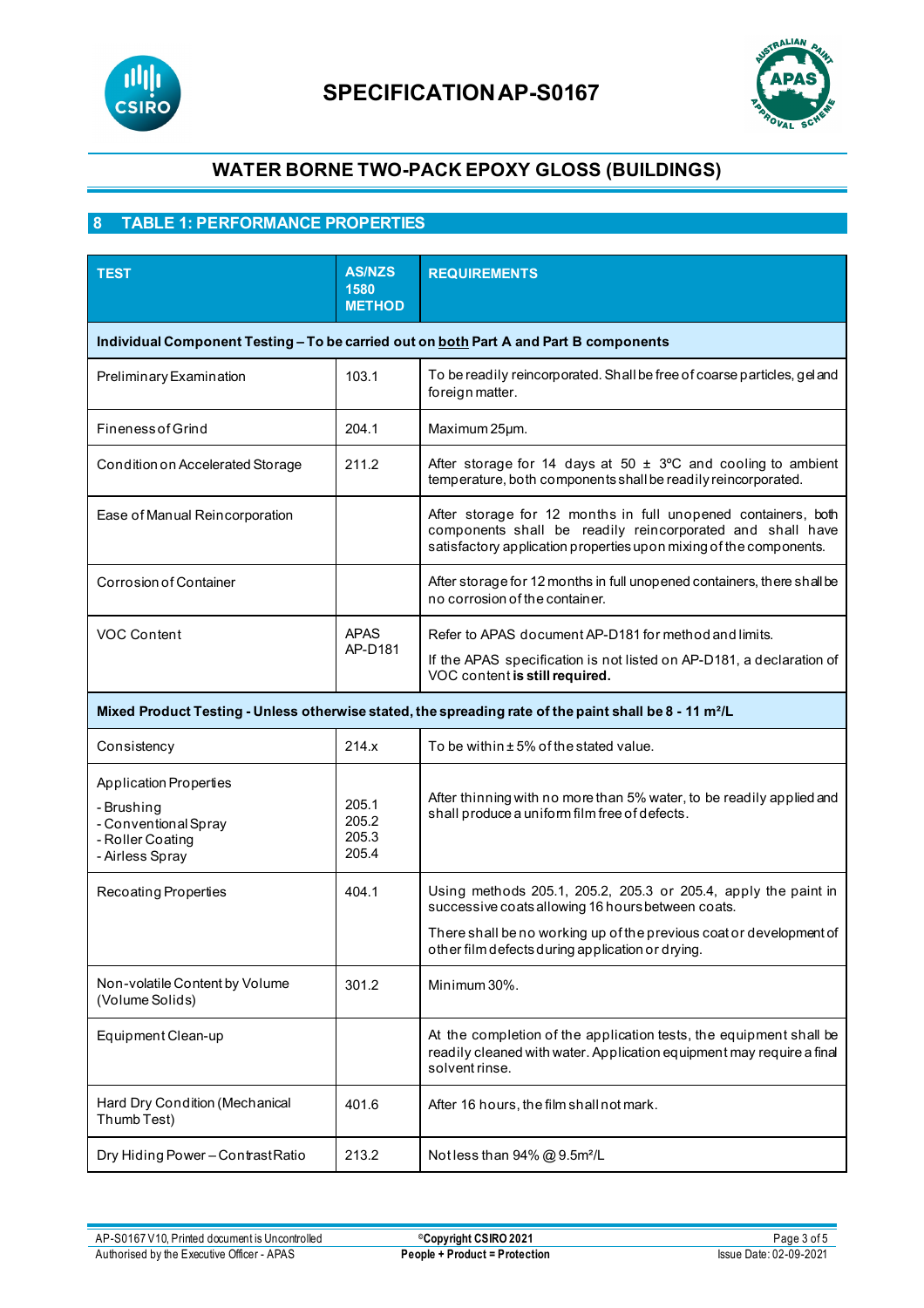



| <b>TEST</b>                                                                                                                 | <b>AS/NZS</b><br>1580<br><b>METHOD</b> | <b>REQUIREMENTS</b>                                                                                                                                                        |  |  |
|-----------------------------------------------------------------------------------------------------------------------------|----------------------------------------|----------------------------------------------------------------------------------------------------------------------------------------------------------------------------|--|--|
| Mixed Product Testing - Unless otherwise stated, the spreading rate of the paint shall be 8 - 11 m <sup>2</sup> /L (Cont.,) |                                        |                                                                                                                                                                            |  |  |
| Odour                                                                                                                       |                                        | The paint shall not exhibit any offensive or irritating odour during<br>application or drying and shall be substantially free from odour after<br>air drying for 24 hours. |  |  |
| Colour                                                                                                                      | 601.1                                  | To be an approximate match to the colour card.                                                                                                                             |  |  |
| Gloss                                                                                                                       | 602.2                                  | Minimum 80 units at 60°C.                                                                                                                                                  |  |  |
| Finish                                                                                                                      | 603.1                                  | One coat applied by brush to a sealed card shall give a smooth film of<br>uniform appearance with only slight brush marks.                                                 |  |  |
| Resistance to Washing                                                                                                       | 459.1                                  | Two coats of paint shall be applied to dull black plastic test panels and<br>aged for 7 days.<br>After 500 cycles the change in gloss shall not exceed 4 gloss units.      |  |  |
| Fastness to Light                                                                                                           | 482.1                                  | One coat of white paint on sealed card exposed for 28 days shall show<br>no sign of yellowing.                                                                             |  |  |
| Chemical Resistance                                                                                                         | Clause 7.<br>Appendix<br>Α             | No softening. Only slight discolouration of the coating.                                                                                                                   |  |  |